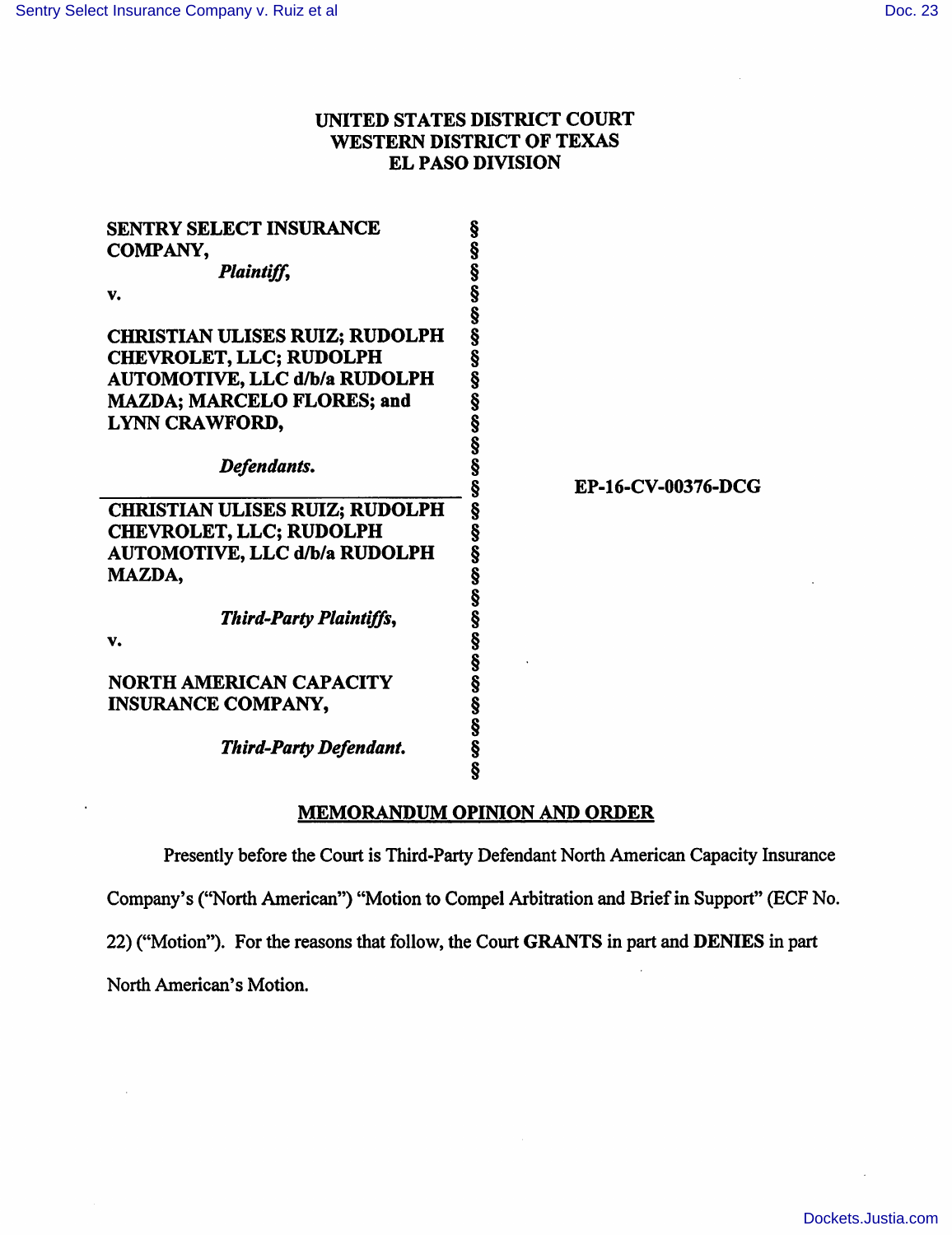### I. BACKGROUND

On August 16, 2016, Plaintiff Sentry Select Insurance Company ("Sentry") filed a declaratory judgment complaint before this Court against Defendants Christian Ulises Ruiz ("Ruiz"), Rudolph Chevrolet, LLC ("Rudolph Chevrolet"), Rudolph Automotive, LLC d/b/a Rudolph Mazda ("Rudolph Mazda"), Marcelo Flores ("Flores"), and Lynn Crawford ("Crawford") (collectively, "Defendants"). *See* Pet. for Declaratory J., ECF No. 1. Therein, Sentry claims, and seeks declarations, that under a garage policy (hereinafter, the "Sentry Policy") it issued to Rudolph Chevrolet, LLC, it has no duty to defend or indemnify Defendants in connection with a lawsuit entitled *Andrea Juarez, individually and as Permanent Guardian of Irma Vanessa Villegas, an incapacitated person* v. *Christian Ulises Ruiz, et. a/.,* Cause No. 2015-DCV-0473, which is pending in the 384th Judicial District Court, El Paso, County, Texas (hereinafter, the "Underlying Lawsuit"). *ld* 7, 33(B). The Underlying Lawsuit involves a 2013 auto accident that occurred on Rudolph Mazda's parking lot: a car driven by Ruiz struck Irma Vanessa Villegas (the plaintiff in the Underlying Lawsuit), causing her injuries. *Id.* 19. At the time of the accident, Ruiz and Villegas were employees of Rudolph Chevrolet or Rudolph Mazda, and had consumed alcohol; Rudolph Chevrolet's managers, Flores and Crawford, allegedly provided the alcohol. *See id.* 

On November 14,2016, Defendants filed their "Original Answer and Christian Ulises Ruiz, Rudolph Chevrolet, LLC, and Rudolph Automotive, LLC d/b/a Rudolph Mazda's Counter-Claim and Third-Party Petition for Declaratory Judgment" (ECF No. 12) ("Rudolph's Answer"). Therein, Ruiz, Rudolph Chevrolet, and Rudolph Mazda (collectively "Rudolph") assert a counterclaim for declaratory judgment against Sentry and a claim for declaratory judgement against North American, which issued an indemnity policy (hereinafter "Nation American

-2-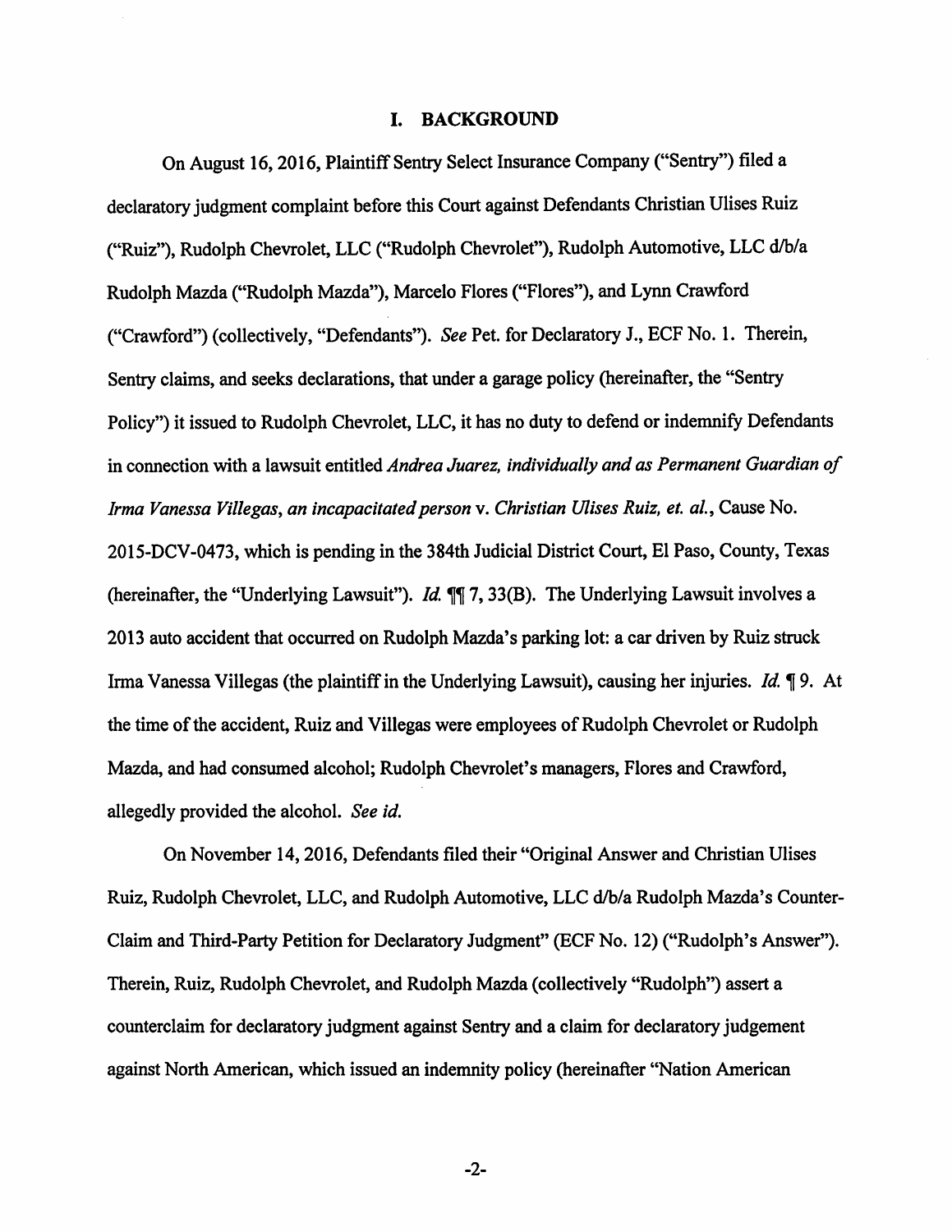Policy") to Rudolph Chevrolet and includes coverage for Rudolph Mazda. Rudolph's Answer [ 8. ECF No. 12. Rudolph alleges that either or both the Sentry Policy and the North American Policy covers the claims made in the Underlying Lawsuit and therefore, both Sentry and North American have a duty to defend and/or indemnity Rudolph. *Id.* 17. North American filed its "Original Answer of North American Capacity Insurance Company" (ECF No. 20), denying any such duty. On April 6, 2017, North American filed the instant Motion.

### II. DISCUSSION

By its Motion, North American asks the Court to compel arbitration of(l) Rudolph's claims against North American (hereinafter the "Rudolph-North American Claims") and (2) Sentry's claims against Defendants and Rudolph's counterclaims against Sentry (hereinafter the "Sentry-Defendants Claims"). Mot. at 13. In the "Certificate of Conference" section of the Motion, North American states that Sentry is opposed to arbitration and that Rudolph is not opposed to arbitration so long as "all of the claims in this action" are compelled to arbitration. Mot. at 14. Neither Sentry, nor Rudolph, filed a response to North American's Motion.

## A. Request to Compel Arbitration of the Rudolph-North American Claims

Pursuant to the Federal Arbitration Act, 9 U.S.C. §§ 1 *et seq.* (the "FAA"), North American seeks to compel arbitration of Rudolph's claims against North American, *i.e.,* the Rudolph-North American Claims, as provided under an arbitration clause in the North American Policy. The FAA requires the Court to enforce an arbitration agreement in the same manner that it would enforce any other contract. *See* 9 U.S.C. §§ 1-16; *Specialty Healthcare Mgmt., Inc. v. St. Mary Par. Hosp.,* 220 F.3d 650, 654 (5th Cir. 2000). Specifically, the FAA provides that:

A party aggrieved by the alleged failure ... of another to arbitrate under a written agreement for arbitration may petition any United States district court which, save for such agreement, would have jurisdiction . . . for an order directing that such arbitration proceed in the manner provided for in such agreement.

-3-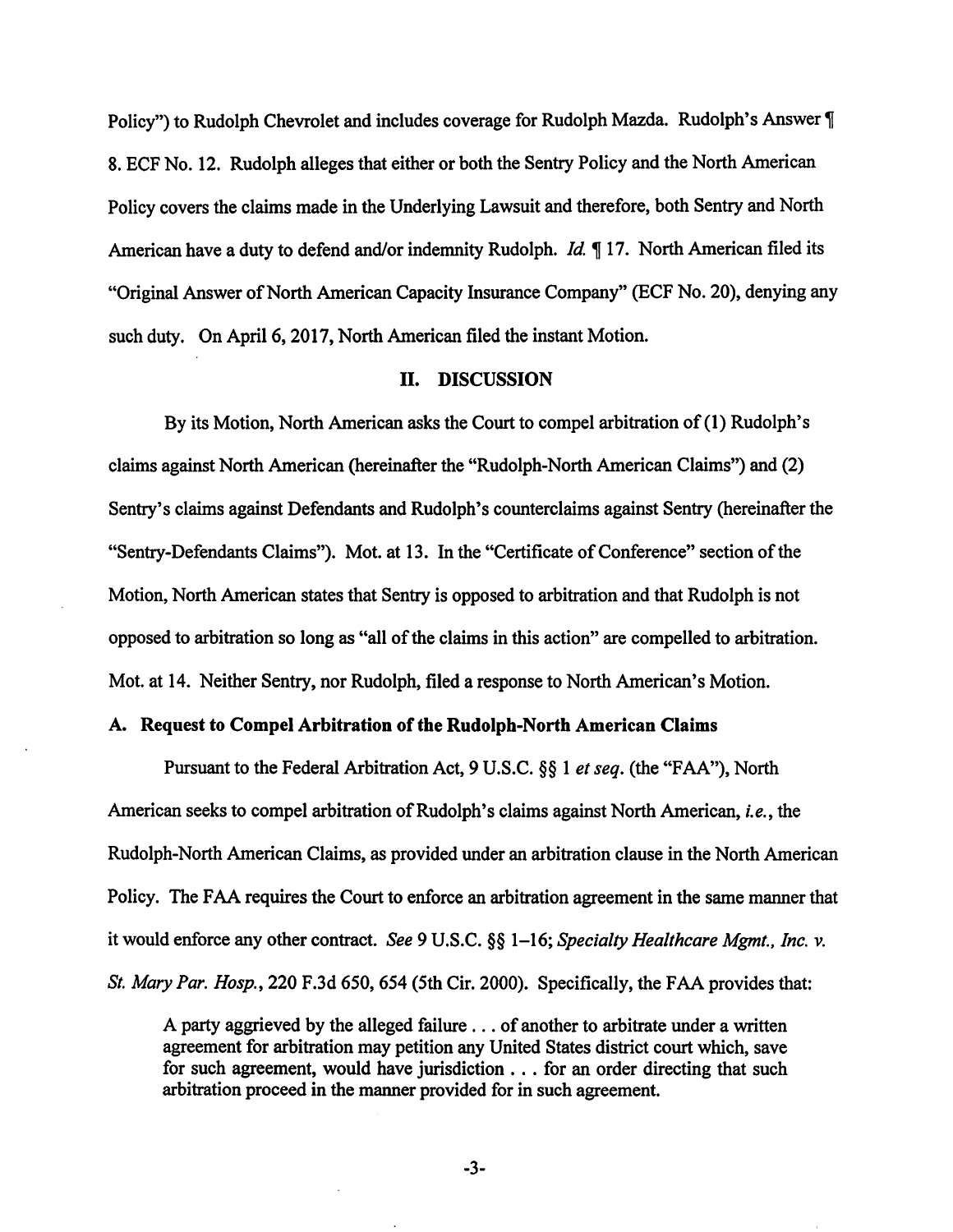9 u.s.c. § 4.

In ruling on a motion to compel arbitration, a district court conducts a two-step analysis. *Washington Mut. Fin. Grp., LLC v. Bailey,* 364 F.3d 260, 263 (5th Cir. 2004). First, the court must "determine whether parties agreed to arbitrate the dispute." *Klein v. Nabors Drilling USA*  L.P., 710 F.3d 234, 236 (5th Cir. 2013). That determination is guided by two questions  $\cdot$  (1) is there a valid agreement to arbitrate the claims and (2) does the dispute in question fall within the scope of that arbitration agreement?"' *Klein,* 710 F.3d at 236 (quoting *Sherer v. Green Tree Servicing LLC,* 548 F.3d 378, 381 (5th Cir. 2008)). Federal courts apply state law contract principles when determining the validity of an agreement to arbitrate. *Webb v. Investacorp, Inc.,*  89 F.3d 252,258 (5th Cir. 1996) *(per curiam).* Second, once the court finds that the parties did agree to arbitrate, it must then "consider whether any federal statute or policy renders the claims nonarbitrable." *Washington Mut. Fin. Grp., LLC,* 364 F.3d at 263.

Here, Rudolph Chevrolet and Rudolph Mazda, as insureds, are a party to the North American Policy, *see* App. in Supp. of Mot. at 6, 32, ECF No. 22-1, and so is North American, *id.* at 25. The policy provides, in relevant part:

In the event of any dispute, controversy or claim between you and us ... *related to or arising out of matters covered by this policy* . . . will be finally settled by binding arbitration pursuant to the procedures set forth in this arbitration provision.

The scope of this arbitration provision includes, but is not limited to, *the performance of the respective obligations* of you and us under this policy, *any questions of interpretation* of any article, clause, or other provision of this policy, ... or any claim for violation of any state, federal, or governmental law, statute, regulation or ordinance ....

*ld.* at 22 (§ IX.F ("Binding Arbitration")) (emphasis added). Further, the policy provides, "[w]e have no duty or obligation to defend you under this policy. Provided you comply with the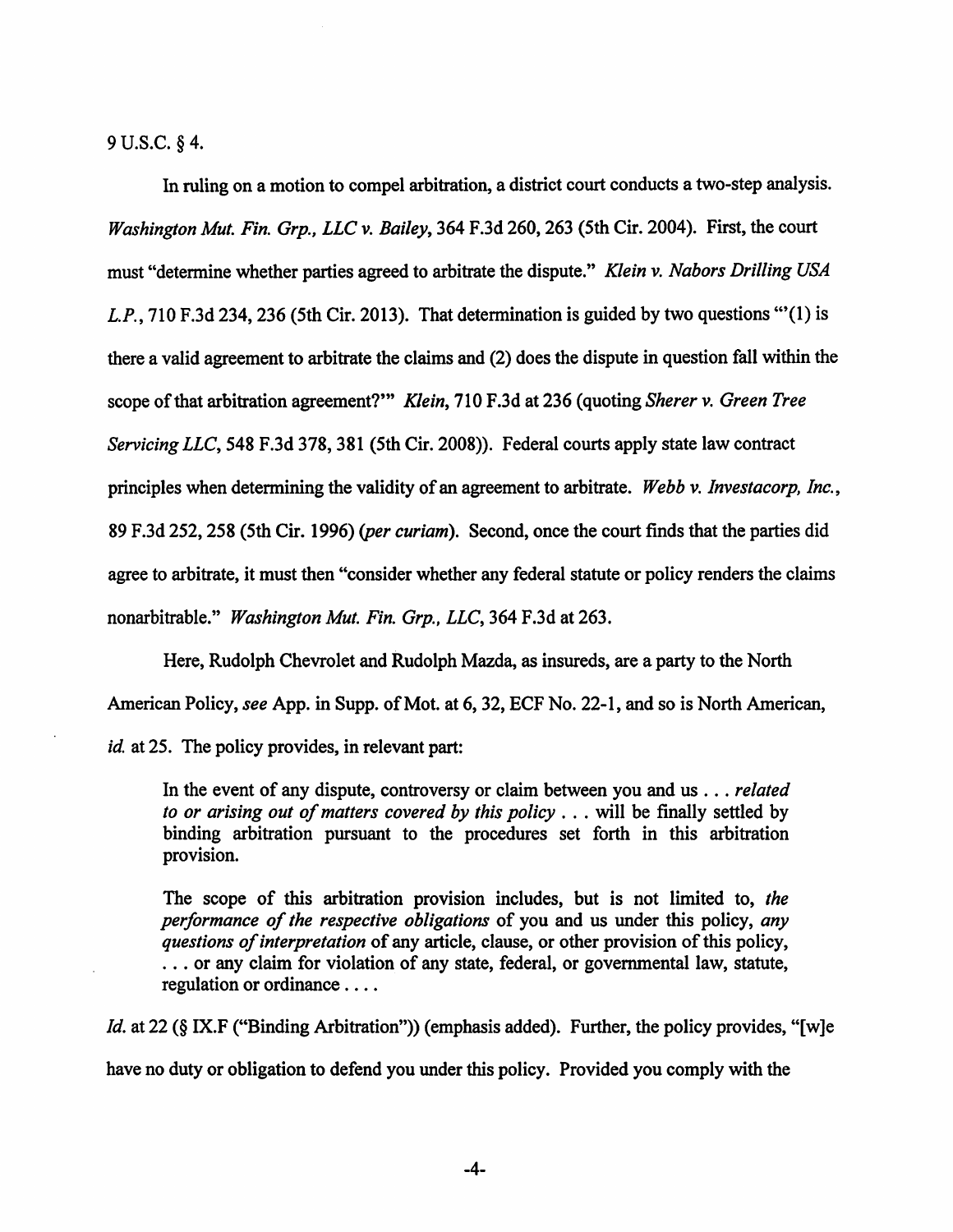provisions of paragraph II.F. below, we shall indemnify you ... for all reasonable and necessary defense costs." App. in Supp. of Mot. at 11 (§ II.E). Rudolph claims that North American has a duty to defend and/or indemnify Rudolph. Rudolph's Answer at 6.

North American contends that the scope of the arbitration provision is very broad, and that the Rudolph-North American Claims fall within that scope. *See* Mot. 11 13, 14. It therefore argues that the Rudolph and North American agreed to arbitrate their disputes at issue in this case. *See id* 2, 15. Rudolph has not filed a brief in response to the instant Motion. *See* Local Rule CV-7(e) ("If there is no response filed within the time period prescribed by this rule, the court may grant the motion as unopposed."). Accordingly, and upon review of Rudolph's Answer and the relevant provisions in the North American Policy, the Court finds that Rudolph and North American agreed to arbitrate. Moreover, there is no evidence of any federal statute or policy that would prevent these claims from being arbitrable. Therefore, the Rudolph-North American Claims should be subjected to arbitration.

## B. Request to Compel Arbitration of the Sentry-Defendants Claims

North American also asks the Court to compel arbitration of Sentry's claims against Defendants and Rudolph's counterclaim against Sentry, *i.e.,* the Sentry-Defendants Claims. As a ground for the request, North American relies on the "intertwined claims" theory of equitable estoppel adopted in *Grigson v. Creative Artists Agency, L.L.C.,* 210 F.3d 524 (5th Cir.2000). Mot. ¶ 9.<sup>1</sup> Under *Grigson*, equitable estoppel "can be applied to require a signatory to arbitrate a

<sup>&</sup>lt;sup>1</sup> North American says that based on the express language of the North American Policy, the FAA, not state arbitration law, applies here. Mot. **1**9; *see also id.*, Ex. A, § IX.F ("You and we agree that the Federal Arbitration Act and related federal judicial procedure will govern arbitration as set forth in this provision to the fullest extent possible, and *state arbitration law will not apply."* (emphasis added)). *Cf. Pershing, LLC v. Bevis, 606 F. App'x 754, 756 & n.5 (5th Cir. 2015)* ("The Supreme Court made clear in *Arthur Andersen LLP v. Carlisle[,556* U.S. 624 (2009),] that equitable-estoppel claims are matters of state contract law." (citing *Crawford Prof'l Drugs, Inc. v. CVS Caremark Corp.*, 748 F.3d 249, 261-62 (5th Cir. 2014) *("Arthur Andersen* instructs that a non-signatory to an arbitration agreement may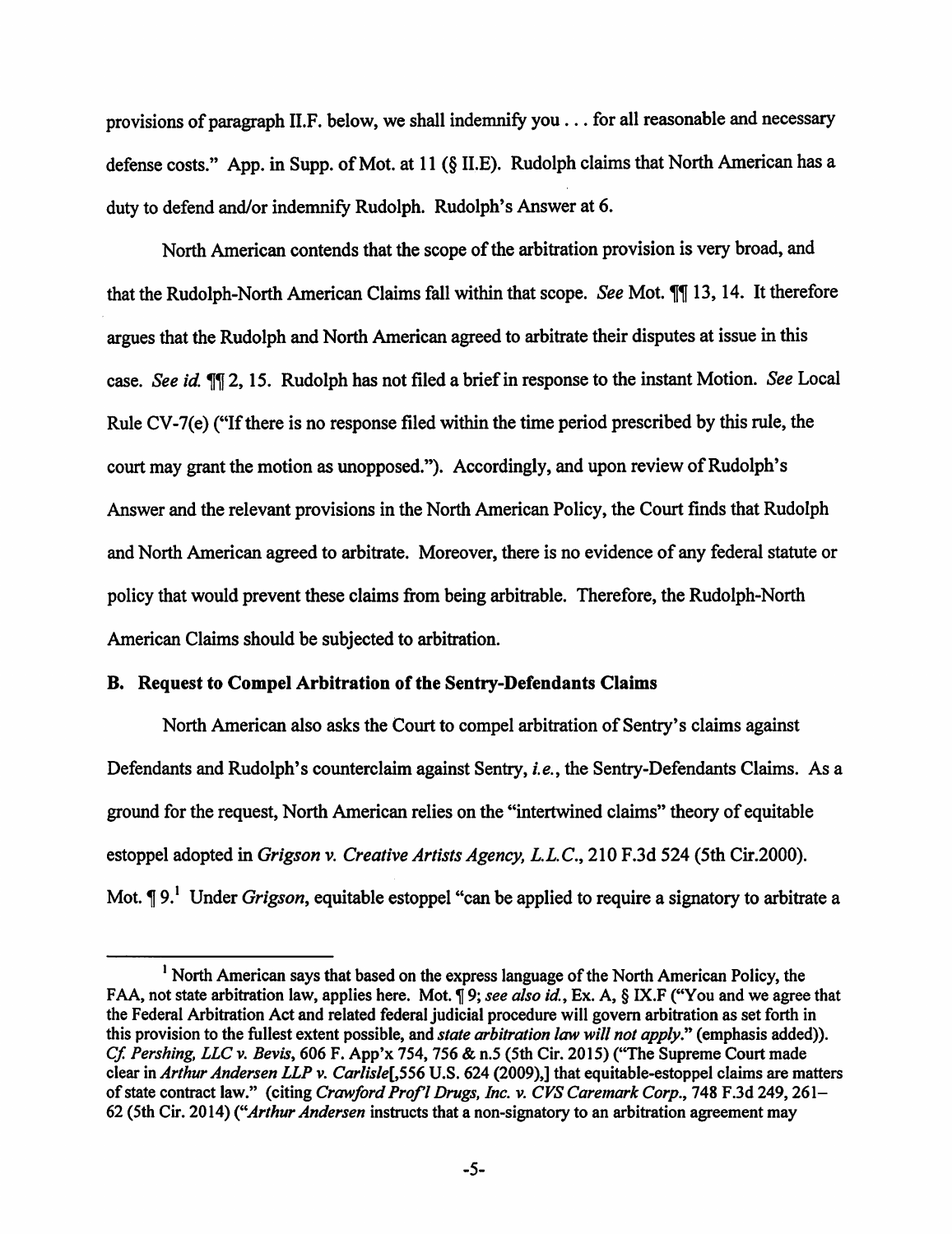claim against a nonsignatory if the signatory's claims against a nonsignatory rely on the existence and terms of a written agreement which contains an arbitration provision." *Vinewood Capital, LLC. v. Dar Al-Maal Al-Islami Tr.,* 295 F. App'x 726, 730-31 (5th Cir. 2008) *(per curiam*) (citing *Grigson*, 210 F.3d at 527). "Equitable estoppel also applies when a signatory to a contract containing an arbitration clause claims substantially interdependent and concerted misconduct by a nonsignatory and a signatory to the contract." *Id.* (same). In *Grigson*, "[p ]rinciples of estoppel applied against *signatories to the arbitration agreement* to prevent unfair gamesmanship." *USHealth Grp., Inc. v. South,* 636 F. App'x 194, 199 (5th Cir. 2015) *(per curiam)* (emphasis in original); *see also Grigson,* 210 F.3d at 528 ("[A] signatory to that agreement ... cannot, on the one hand, seek to hold the non-signatory liable pursuant to duties imposed by the agreement, which contains an arbitration provision, but, on the other hand, deny arbitration's applicability because the defendant is a non-signatory.").

Since *Grigson* was decided, the Fifth Circuit has made clear that "this version of estoppel only applies to keep a *signatory* from avoiding its arbitration agreement." *USHealth Grp., Inc.,*  636 F. App'x at 199 (emphasis in original) (citing *Bridas S.A.P.LC. v. Gov't ofTurkmenistan,*  345 F.3d 347, 361 (5th Cir. 2003)); *see also Janvey v. Alguire, 841* F.3d 231, 242 (5th Cir. 2017) *(per curiam)* ("The 'intertwined claims' theory governs motions to compel arbitration when a signatory-plaintiff brings an action against a nonsignatory-defendant asserting claims dependent on a contract that includes an arbitration agreement that the defendant did not sign."). More, the Fifth Circuit clarified that "the reverse does not hold true: a signatory may *not* use the same logic

compel a signatory to that agreement to arbitrate based on, *inter alia,* equitable estoppel if the relevant state contract law so permits. Consequently, prior decisions allowing non-signatories to compel arbitration based on federal common law, rather than state contract law ... have been modified to conform with *Arthur Andersen."))).*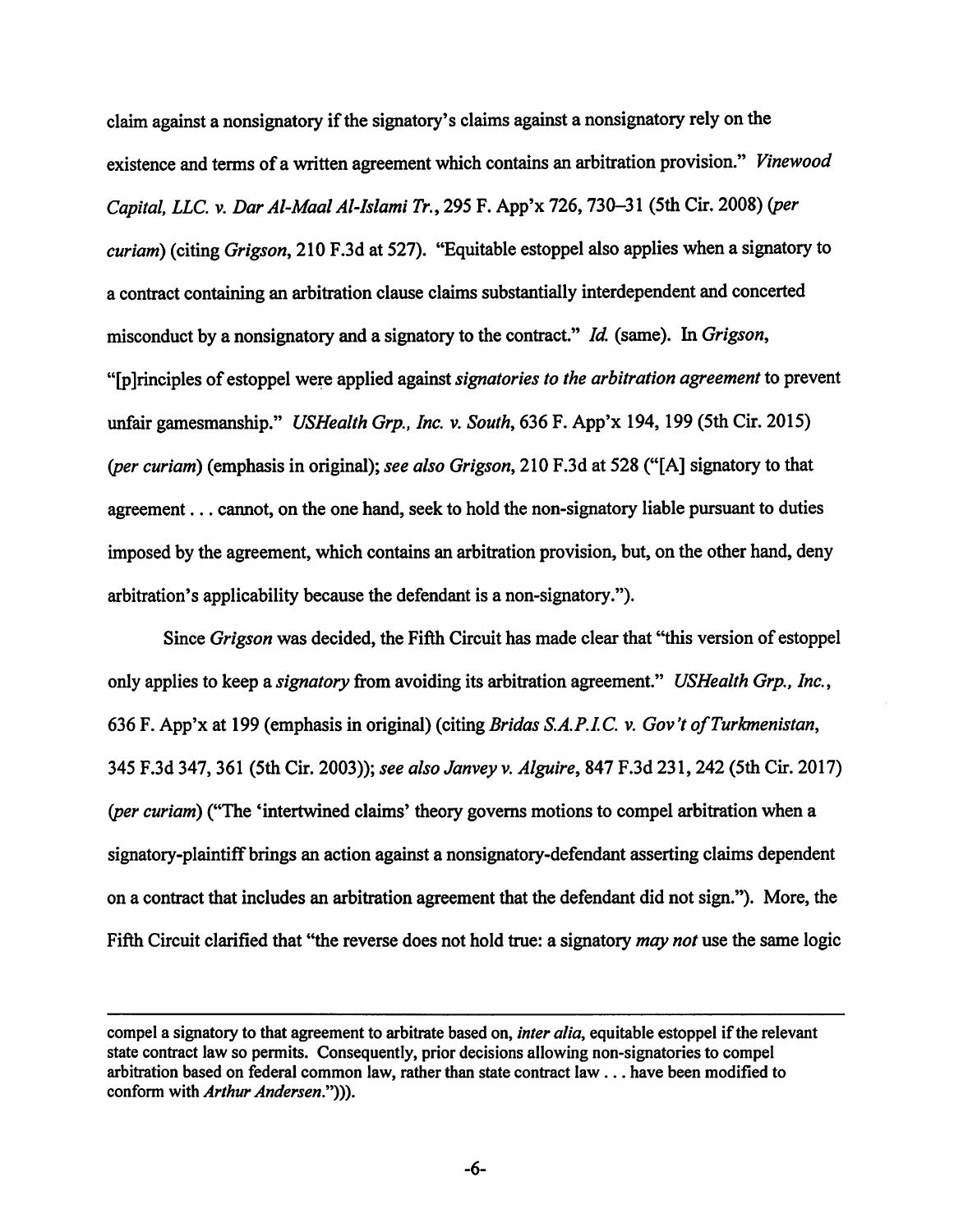to estop a non-signatory from avoiding arbitration." *USHealth Grp., Inc.,* 636 F. App'x at 199 (emphasis added) (citing *Bridas S.A.P.LC.,* 345 F.3d at 361)).

*Grigson's* equitable estoppel theory does not apply here. North American and Rudolph (more specifically, Rudolph Chevrolet and Rudolph Mazda) are signatories to the agreement containing the arbitration clause, *i.e.,* the North American Policy, on which North American attempts to rely. App. in Supp. of Mot. at 6, 25, 32. However, Sentry is a non-signatory to that agreement. Further, Sentry opposes arbitration. Mot. at 14. Consequently, the Court denies North American's request to compel the Sentry-Defendants Claims to arbitration. *See Janvey,*  847 F.3d at 242 ("The 'intertwined claims' theory ... does not govern the present case, where a signatory-defendant seeks to compel arbitration with a nonsignatory-plaintiff. ").

As an additional or alternative ground for arbitration, North American appeals to this Court's "inherent discretion." Mot.  $\P$ [22–23. Assuming without deciding that the Court has such discretion to compel Sentry to arbitration, it declines to exercise it here. *See AI Rushaid v. Nat'/ Oilwell Varco, Inc., 151* F.3d 416,424 (5th Cir. 2014) (hereinafter *AI Rushaid* I) ("'In order to be subject to arbitral jurisdiction, a party must generally be a signatory to a contract containing an arbitration clause.'" (quoting *Bridas S.A.P.LC.,* 345 F.3d at 353)); *Vinewood Capital, LLC.,* 295 F. App'x at 730 ("Although there is a strong and liberal policy favoring arbitration and the enforcement of arbitration agreements, 'courts may require a party to submit a dispute to arbitration only if the party has expressly agreed to do so."' (quoting *Pers. Sec.* & *Safoty Sys., Inc. v. Motorola Inc., 291* F.3d 388, 392 (5th Cir. 2002))).

Finally, North American requests that the Court stay "the claims in this case," that is, the claims asserted by *all* parties. *See* Mot. 124. It argues that disposition of the Sentry-Defendants Claims and that of the Rudolph-North American Claims depend on the resolution of the same

-7-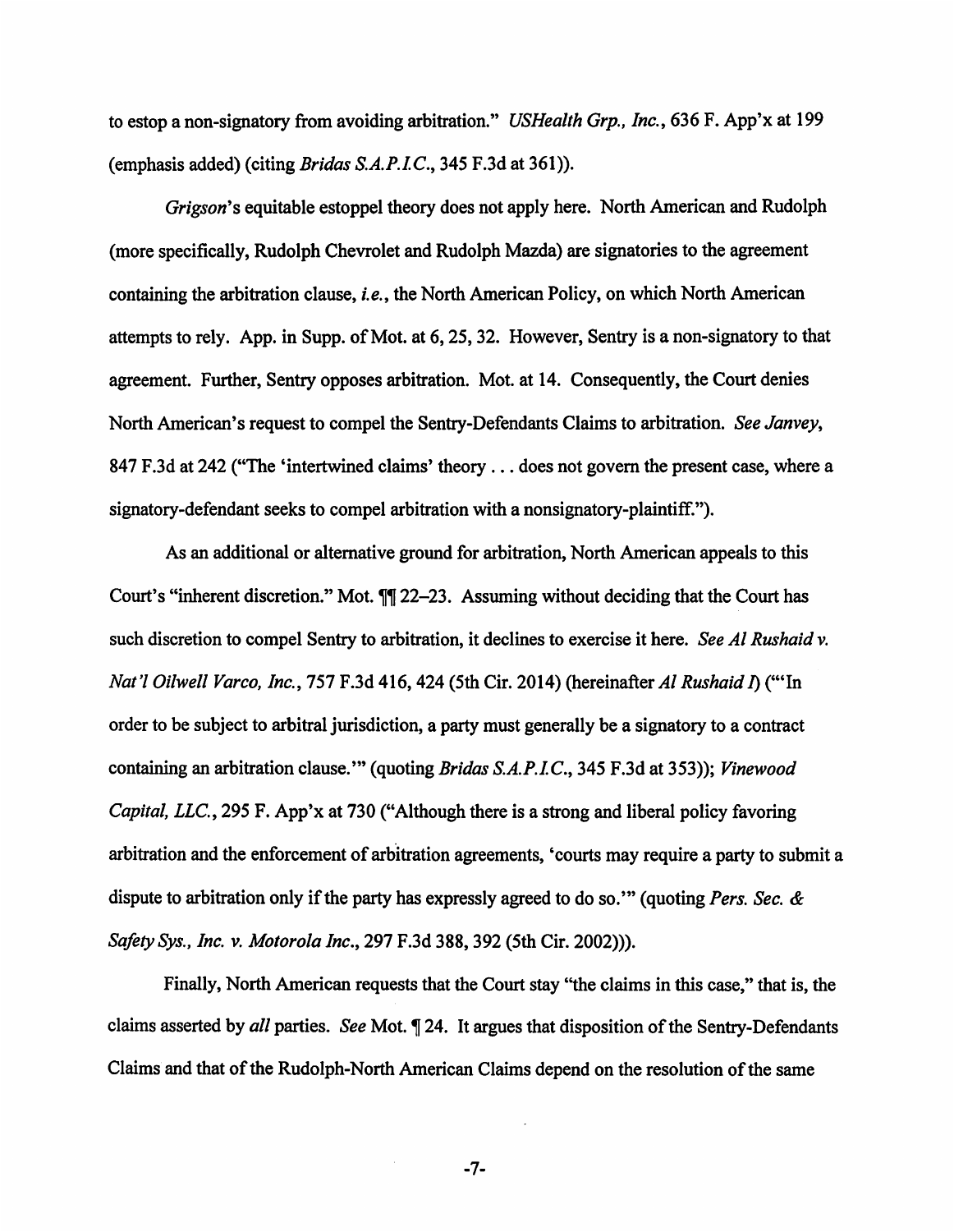factual issue pending in the Underlying Lawsuit: *i.e.,* whether the incident and injuries occurred in the scope of the employment of Ruiz and Villegas. *See id* 18, 24. Although each set of claims may depend on the resolution of that factual issue, there is nothing, and North American has not pointed to anything, to suggest that the disposition of the Sentry-Defendants Claims is contingent upon the disposition of the Rudolph-North American Claims.

Consequently, the Court denies North American's request to stay the Sentry-Defendants Claims. *See* AI *Rushaid I,* 757 F.3d at 424 ("Our conclusion [that the claims between two signatories should be subjected to arbitration] does not, however, necessarily require the district court to compel any of the other parties to arbitrate their dispute *or to stay proceedings."*  (emphasis added)); *see also* AI *Rushaidv. Nat'/ Oilwell Varco, Inc.,* 814 F.3d 300,306 (5th Cir. 20 16) (hereinafter AI *Rushaid II)* (That the claims would be split among multiple arbitrations and court proceeding "is an inevitable and permissible consequence where one of multiple defendants asserts a right to arbitrate." (citing *Dean Witter Reynolds, Inc.* v. *Byrd, 410* U.S. 213, 220-21 (1985) (noting that private arbitration agreements must be enforced even if the result is piecemeal or bifurcated litigation))). If North American "had truly prioritized [its] desire to try the case efficiently, [it] could have foregone arbitration." *Cf.* AI *Rushaid II,* 814 F.3d at 306. However, because the Court grants North American's request to compel arbitration of the Rudolph-North American Claims, it will stay all proceedings as to these claims, pending the outcome of arbitration.

### III. CONCLUSION

For the foregoing reasons, IT IS HEREBY ORDERED that Third-Party Defendant North American Capacity Insurance Company's "Motion to Compel Arbitration and Brief in Support" (ECF No. 22) is GRATNED IN PART and DENIED IN PART. The motion is

-8-